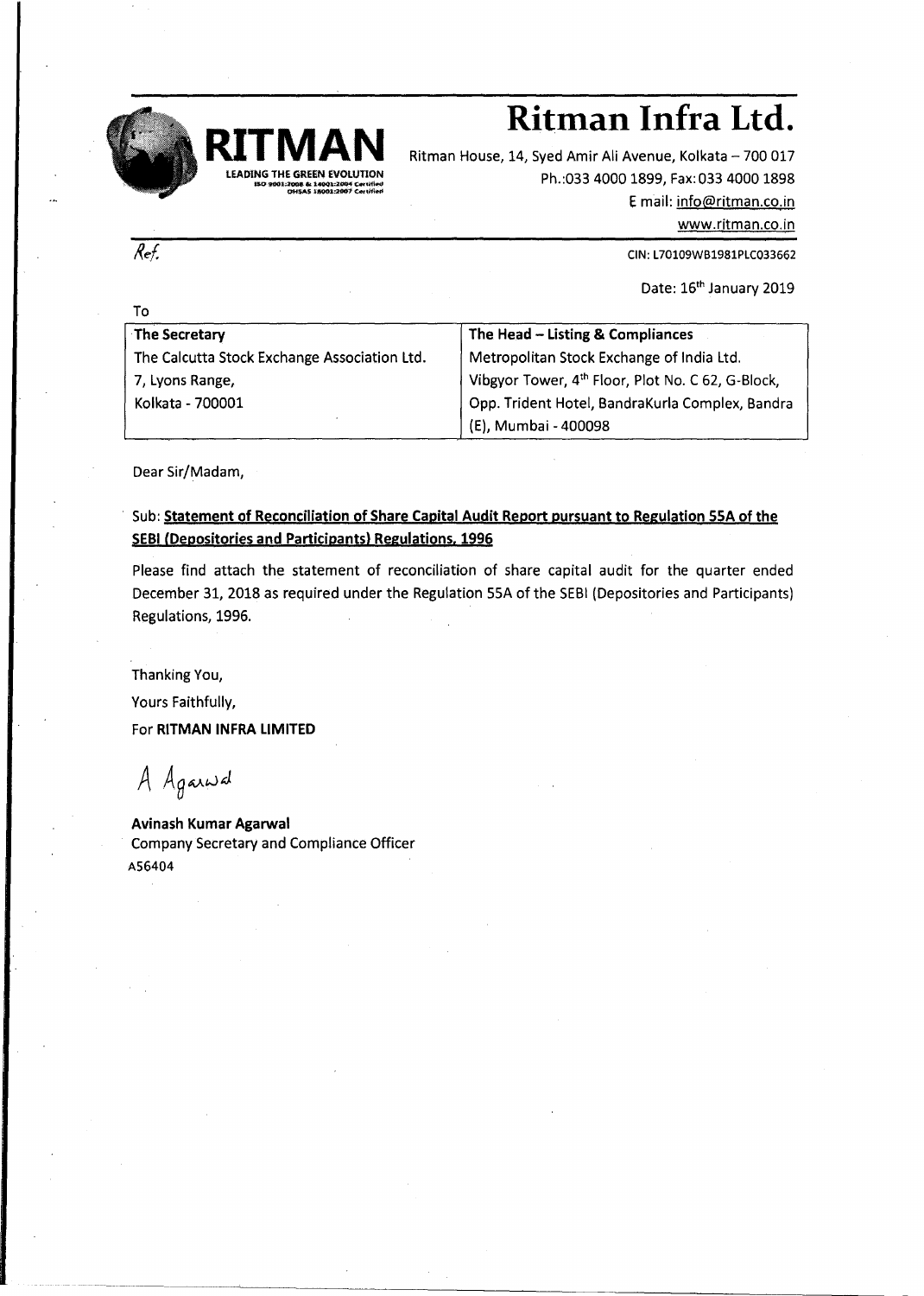## *s. A.& Associates*

*Company Secretaries*

*'SWASTlK',* **334/157, Jessore** *Raod, SN-8, (Ground Floor), Kolkata-700089 Ph:2534 2445/9830591639/2534 3481 Mobile: 98300 16001 Emailld:cs.sa.associatesegmail.com*

## **RECONCILIATION OF SHARE CAPITAL AUDIT**

| 31st December 2018                                       |                                                 |  |  |
|----------------------------------------------------------|-------------------------------------------------|--|--|
| INE393C01017                                             |                                                 |  |  |
| Rs. 10/-                                                 |                                                 |  |  |
| Ritman Infra Limited                                     |                                                 |  |  |
| Ritman House, 14, Syed Amir Ali Avenue, Kolkata - 700017 |                                                 |  |  |
| Ritman House, 14, Syed Amir Ali Avenue, Kolkata - 700017 |                                                 |  |  |
| 033 40001899 / 40001898                                  |                                                 |  |  |
| info@ritman.co.in                                        |                                                 |  |  |
| 1. The Calcutta Stock Exchange Ltd.                      |                                                 |  |  |
|                                                          | 2. Metropolitan Stock Exchange of India Limited |  |  |
| Number of Shares                                         | % of Total Issued Capital                       |  |  |
| 3,192,500                                                | 100%                                            |  |  |
| 3,192,500                                                | 100%                                            |  |  |
|                                                          |                                                 |  |  |
|                                                          | 2.065.350                                       |  |  |
| 1.119.350                                                |                                                 |  |  |
| 7,800                                                    |                                                 |  |  |
| 3,192,500                                                |                                                 |  |  |
| No Difference                                            |                                                 |  |  |
|                                                          |                                                 |  |  |

17 Certifying the details of changes in share capital during the quarter under consideration as per Table below:

| Particulars* | No. of<br><b>Shares</b> | Applied / Not<br>Applied for<br>listing | <b>Listed on Stock</b><br>exchanges<br>(Specify names) | whether<br>intimated to<br><b>CDSL</b> | whether<br>intimated to<br><b>NSDL</b> | In-principal approval<br>pending for stock<br>exchanges (specify<br>names} |
|--------------|-------------------------|-----------------------------------------|--------------------------------------------------------|----------------------------------------|----------------------------------------|----------------------------------------------------------------------------|
| NO CHANGE    |                         |                                         |                                                        |                                        |                                        |                                                                            |

\* Rights, Bonus, , Preferential Issue, ESOPs, Amalgamation, Conversion, Buyback, Capital Reduction, Forfeiture, Any other (to specify)

<sup>18</sup> Register of Members is updated (Yes *I* No) if not, updated upto which date

19 Reference of previous quarter with regards to excess dematerialized shares, if any.



| Yes  |  |
|------|--|
| N.A. |  |

| N.A. |  |
|------|--|
|      |  |